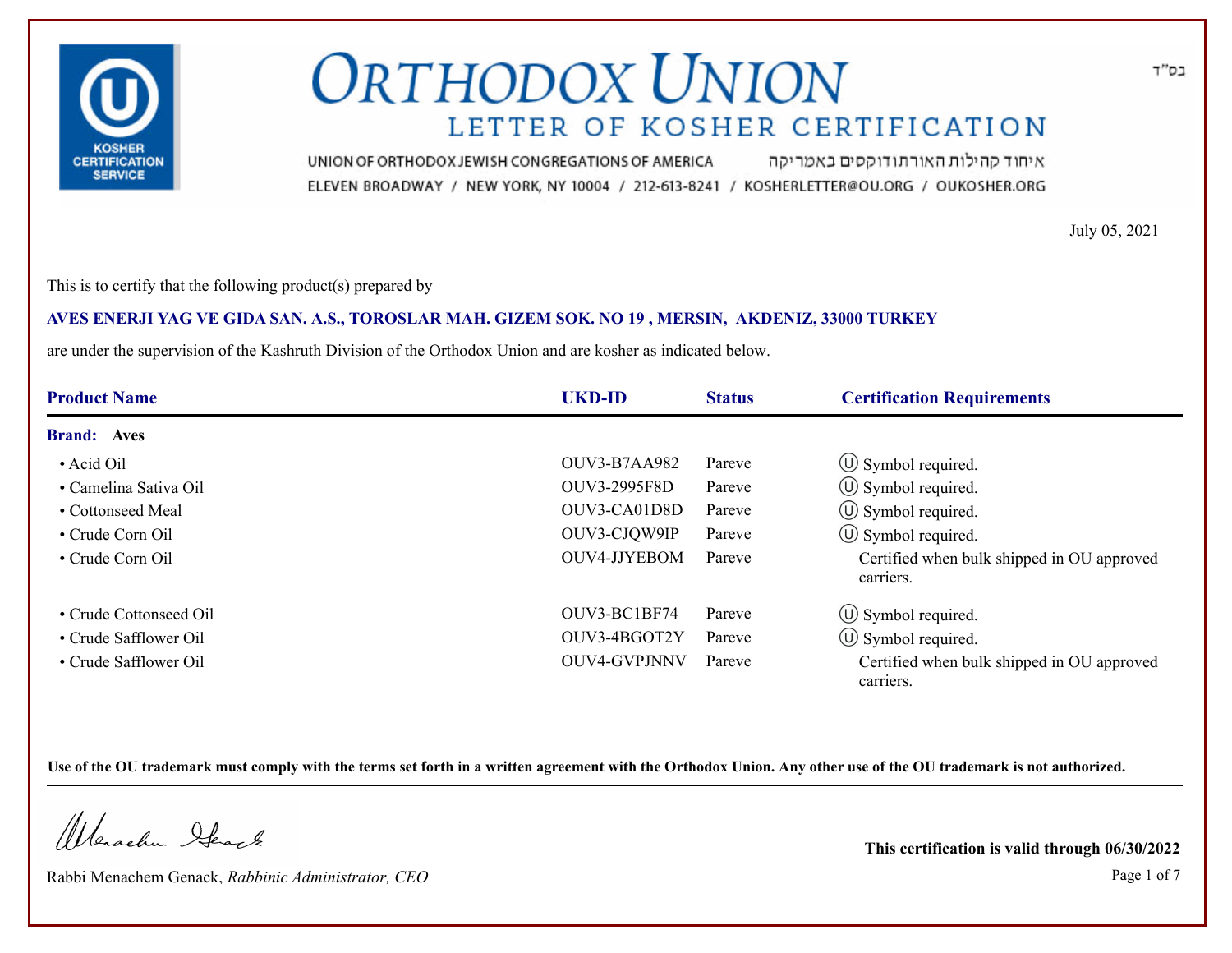

איחוד קהילות האורתודוקסים באמריקה UNION OF ORTHODOX JEWISH CONGREGATIONS OF AMERICA ELEVEN BROADWAY / NEW YORK, NY 10004 / 212-613-8241 / KOSHERLETTER@OU.ORG / OUKOSHER.ORG

July 05, 2021

#### **AVES ENERJI YAG VE GIDA SAN. A.S. (continued)**

This is to certify that the following product(s) prepared by this company are under the supervision of the Kashruth Division of the Orthodox Union and are kosher as indicated below.

| <b>Product Name</b>               | <b>UKD-ID</b>       | <b>Status</b> | <b>Certification Requirements</b>                       |
|-----------------------------------|---------------------|---------------|---------------------------------------------------------|
| Aves (continued)<br><b>Brand:</b> |                     |               |                                                         |
| • Crude Soybean Oil               | OUV3-XJN8YPF        | Pareve        | $\circ$ Symbol required.                                |
| • Crude Soybean Oil               | OUV4-YFJJGY3        | Pareve        | Certified when bulk shipped in OU approved<br>carriers. |
| • Crude Sunflower Oil             | <b>OUV3-9GEVONS</b> | Pareve        | $\circ$ Symbol required.                                |
| • Crude Sunflower Oil             | OUV4-MW5TPTX Pareve |               | Certified when bulk shipped in OU approved<br>carriers. |
| • Degummed Cottonseed Oil         | OUV3-CD9995E        | Pareve        | $\circ$ Symbol required.                                |
| • Degummed Soybean Oil            | OUV3-TFAITCH        | Pareve        | $\circ$ Symbol required.                                |
| • Degummed Soybean Oil            | OUV4-SBPIYRM        | Pareve        | Certified when bulk shipped in OU approved<br>carriers. |
| • Fatty Acid                      | OUV3-73F54AF        | Pareve        | $\circ$ Symbol required.                                |

**Use of the OU trademark must comply with the terms set forth in a written agreement with the Orthodox Union. Any other use of the OU trademark is not authorized.**

Werachen Stack

Rabbi Menachem Genack, *Rabbinic Administrator, CEO* Page 2 of 7

**This certification is valid through 06/30/2022**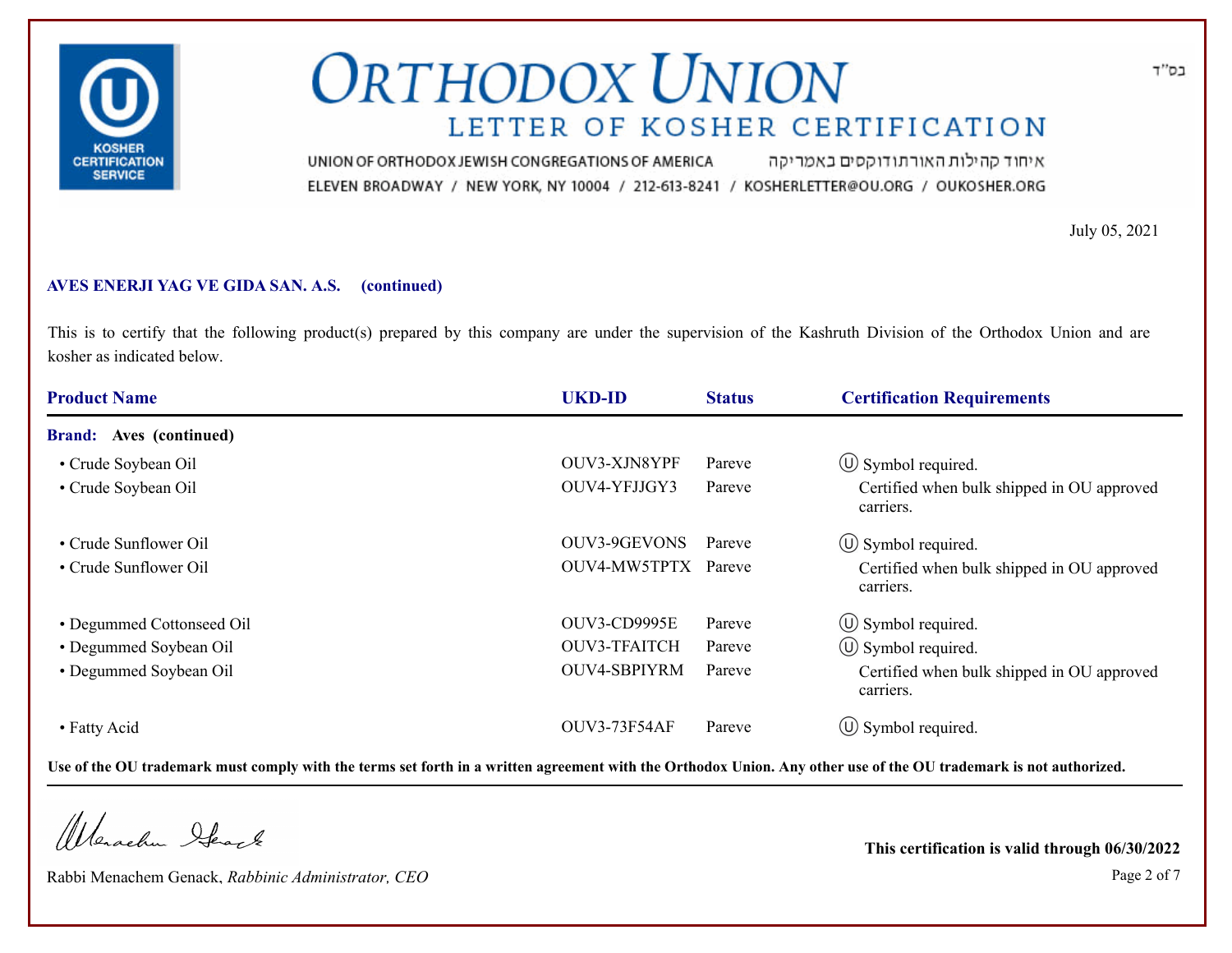

איחוד קהילות האורתודוקסים באמריקה UNION OF ORTHODOX JEWISH CONGREGATIONS OF AMERICA ELEVEN BROADWAY / NEW YORK, NY 10004 / 212-613-8241 / KOSHERLETTER@OU.ORG / OUKOSHER.ORG

July 05, 2021

### **AVES ENERJI YAG VE GIDA SAN. A.S. (continued)**

This is to certify that the following product(s) prepared by this company are under the supervision of the Kashruth Division of the Orthodox Union and are kosher as indicated below.

| <b>Product Name</b>            | <b>UKD-ID</b>       | <b>Status</b> | <b>Certification Requirements</b>                       |
|--------------------------------|---------------------|---------------|---------------------------------------------------------|
| <b>Brand:</b> Aves (continued) |                     |               |                                                         |
| • Linseed Meal                 | OUV3-FIIV1XW        | Pareve        | $\circ$ Symbol required.                                |
| • Linseed Meal                 | OUV4-ESQYBQS        | Pareve        | Certified when bulk shipped in OU approved<br>carriers. |
| • Linseed Oil                  | OUV3-6YEUHUE Pareve |               | $\circ$ Symbol required.                                |
| • Linseed Oil                  | OUV4-PYFGAHQ Pareve |               | Certified when bulk shipped in OU approved<br>carriers. |
| • Refined Corn Oil             | OUV3-GM57V8P        | Pareve        | $\circled{1}$ Symbol required.                          |
| • Refined Corn Oil             | OUV4-1L19LCN        | Pareve        | Certified when bulk shipped in OU approved<br>carriers. |

**Use of the OU trademark must comply with the terms set forth in a written agreement with the Orthodox Union. Any other use of the OU trademark is not authorized.**

Werachen Stack

Rabbi Menachem Genack, *Rabbinic Administrator, CEO* Page 3 of 7

**This certification is valid through 06/30/2022**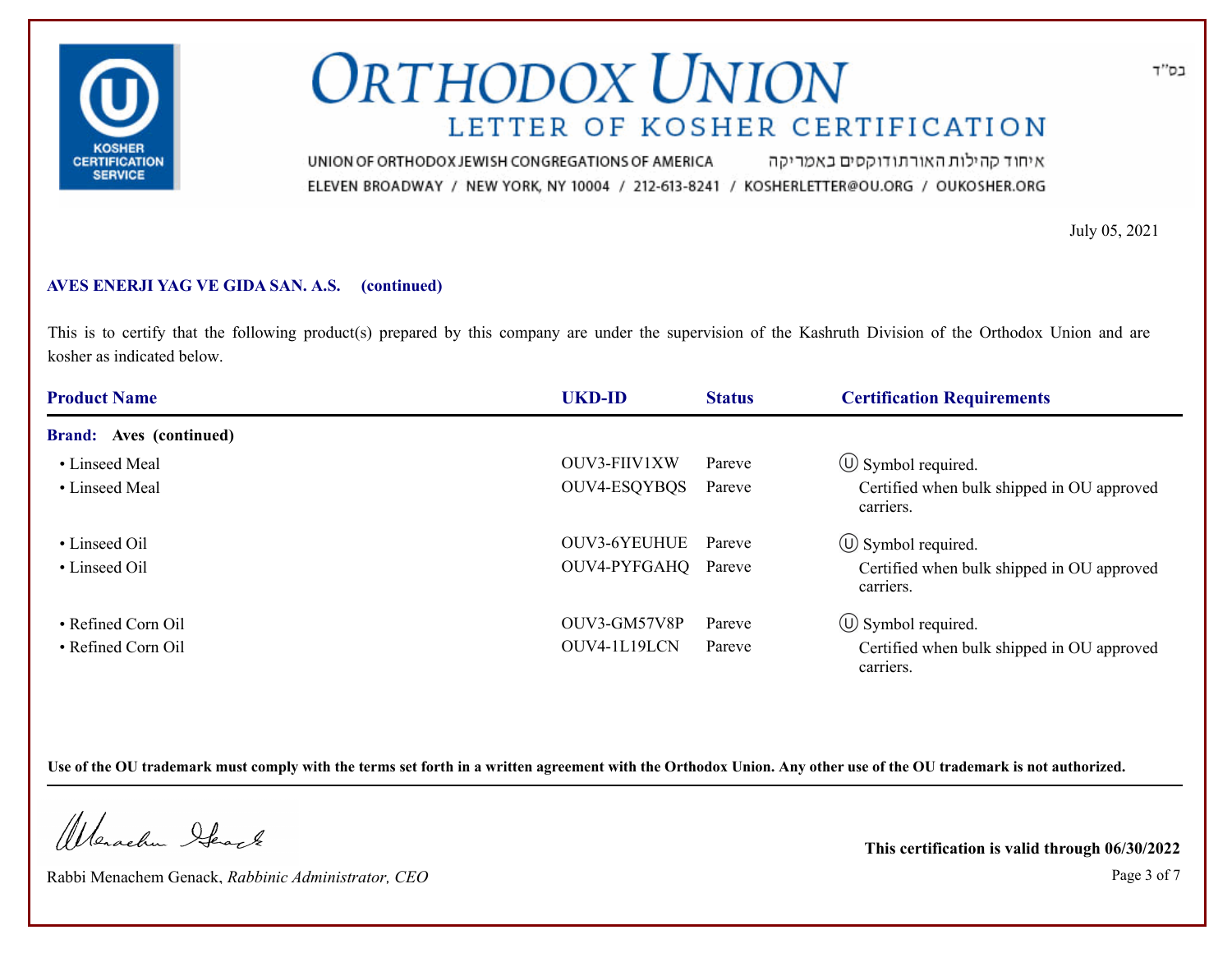

איחוד קהילות האורתודוקסים באמריקה UNION OF ORTHODOX JEWISH CONGREGATIONS OF AMERICA ELEVEN BROADWAY / NEW YORK, NY 10004 / 212-613-8241 / KOSHERLETTER@OU.ORG / OUKOSHER.ORG

July 05, 2021

#### **AVES ENERJI YAG VE GIDA SAN. A.S. (continued)**

This is to certify that the following product(s) prepared by this company are under the supervision of the Kashruth Division of the Orthodox Union and are kosher as indicated below.

| <b>Product Name</b>            | <b>UKD-ID</b> | <b>Status</b> | <b>Certification Requirements</b>                       |
|--------------------------------|---------------|---------------|---------------------------------------------------------|
| <b>Brand:</b> Aves (continued) |               |               |                                                         |
| • Refined Safflower Oil        | OUV3-9YNSSOS  | Pareve        | $\circled{1}$ Symbol required.                          |
| • Refined Safflower Oil        | OUV4-E9FGAQL  | Pareve        | Certified when bulk shipped in OU approved<br>carriers. |
| • Refined Soybean Oil          | OUV3-6DKBPVY  | Pareve        | $\circ$ Symbol required.                                |
| • Refined Soybean Oil          | OUV4-KCQM0S7  | Pareve        | Certified when bulk shipped in OU approved<br>carriers. |
| • Refined Sunflower Oil        | OUV3-I1JEH2E  | Pareve        | $\circ$ Symbol required.                                |
| • Refined Sunflower Oil        | OUV4-ET1OKZX  | Pareve        | Certified when bulk shipped in OU approved<br>carriers. |

**Use of the OU trademark must comply with the terms set forth in a written agreement with the Orthodox Union. Any other use of the OU trademark is not authorized.**

Werachen Stack

Rabbi Menachem Genack, *Rabbinic Administrator, CEO* Page 4 of 7

**This certification is valid through 06/30/2022**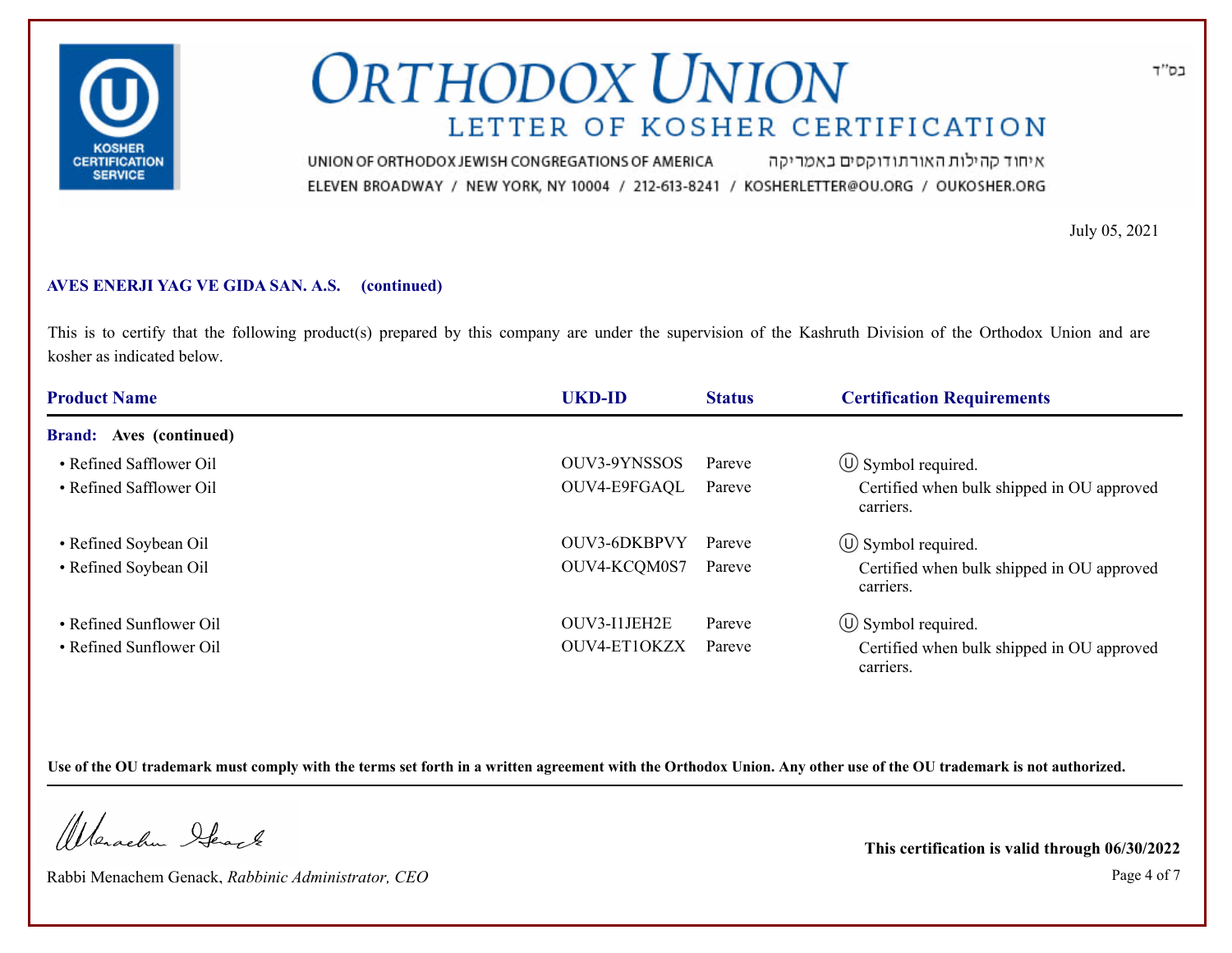

איחוד קהילות האורתודוקסים באמריקה UNION OF ORTHODOX JEWISH CONGREGATIONS OF AMERICA ELEVEN BROADWAY / NEW YORK, NY 10004 / 212-613-8241 / KOSHERLETTER@OU.ORG / OUKOSHER.ORG

July 05, 2021

### **AVES ENERJI YAG VE GIDA SAN. A.S. (continued)**

This is to certify that the following product(s) prepared by this company are under the supervision of the Kashruth Division of the Orthodox Union and are kosher as indicated below.

| <b>Product Name</b>            | <b>UKD-ID</b> | <b>Status</b> | <b>Certification Requirements</b>                       |
|--------------------------------|---------------|---------------|---------------------------------------------------------|
| <b>Brand:</b> Aves (continued) |               |               |                                                         |
| • Soybean Meal                 | OUV3-0W8ETCA  | Pareve        | $\circled{1}$ Symbol required.                          |
| • Soybean Meal                 | OUV4-89UUBKH  | Pareve        | Certified when bulk shipped in OU approved<br>carriers. |
| • Sunflower Meal               | OUV3-2WJAH0A  | Pareve        | $\circled{1}$ Symbol required.                          |
| • Sunflower Meal               | OUV4-EJPWCIG  | Pareve        | Certified when bulk shipped in OU approved<br>carriers. |
| <b>Brand:</b> Ayzen            |               |               |                                                         |
| • Corn Oil                     | OUV3-SJSYSXQ  | Pareve        | $\circled{1}$ Symbol required.                          |
| • Refined Sunflower Oil        | OUV3-TBYKVAT  | Pareve        | $\circ$ Symbol required.                                |
| <b>Brand:</b> Elife Omega 3    |               |               |                                                         |

**Use of the OU trademark must comply with the terms set forth in a written agreement with the Orthodox Union. Any other use of the OU trademark is not authorized.**

Werachen Ifearle

Rabbi Menachem Genack, *Rabbinic Administrator, CEO* Page 5 of 7

**This certification is valid through 06/30/2022**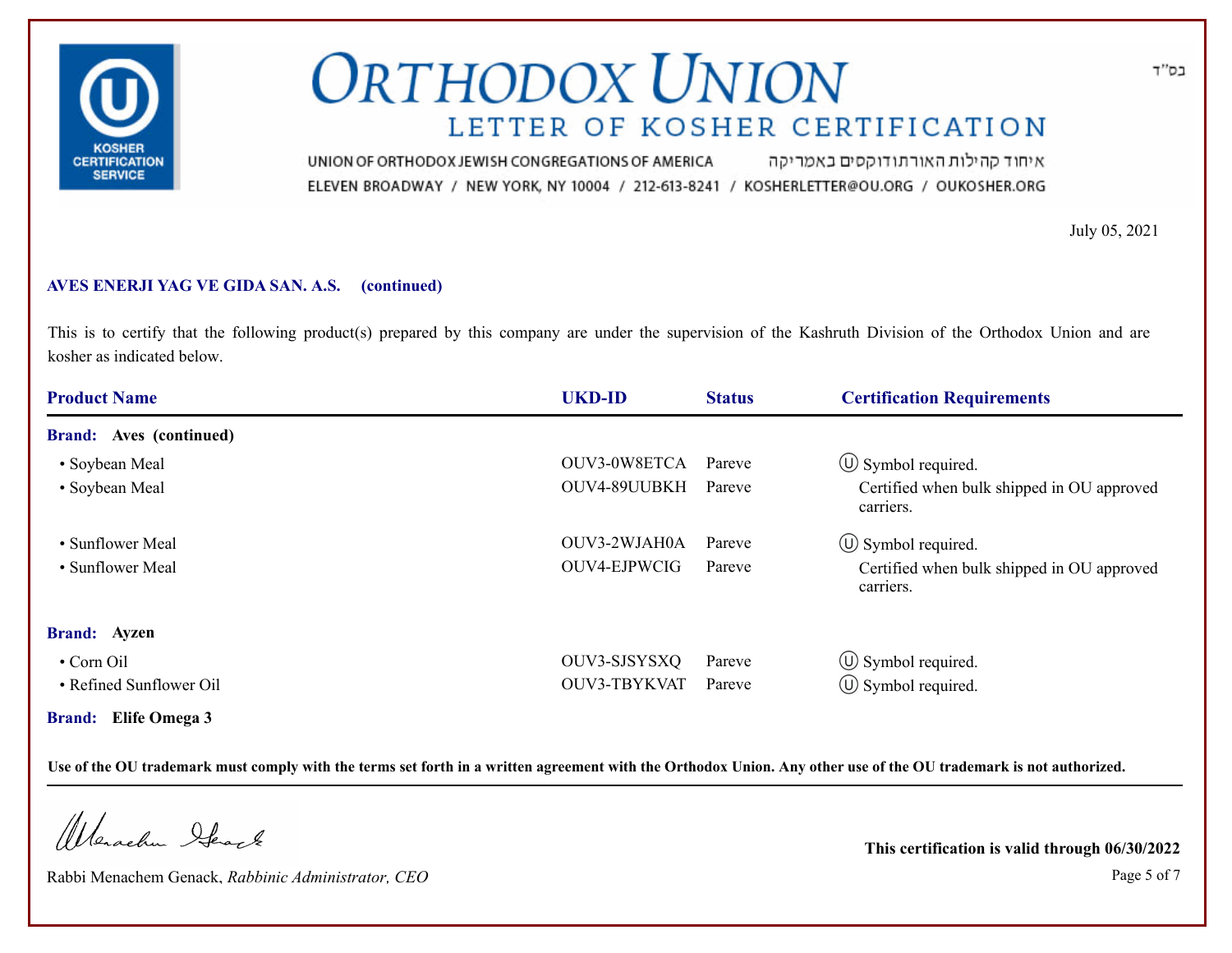

איחוד קהילות האורתודוקסים באמריקה UNION OF ORTHODOX JEWISH CONGREGATIONS OF AMERICA ELEVEN BROADWAY / NEW YORK, NY 10004 / 212-613-8241 / KOSHERLETTER@OU.ORG / OUKOSHER.ORG

July 05, 2021

### **AVES ENERJI YAG VE GIDA SAN. A.S. (continued)**

This is to certify that the following product(s) prepared by this company are under the supervision of the Kashruth Division of the Orthodox Union and are kosher as indicated below.

| <b>Product Name</b>                     | <b>UKD-ID</b>       | <b>Status</b> | <b>Certification Requirements</b> |  |
|-----------------------------------------|---------------------|---------------|-----------------------------------|--|
| <b>Brand:</b> Elife Omega 3 (continued) |                     |               |                                   |  |
| • Refined Sunflower Oil                 | OUV3-CJQ90YW        | Pareve        | $\circled{1}$ Symbol required.    |  |
| <b>Brand:</b> Gemliktan                 |                     |               |                                   |  |
| • Refined Sunflower Oil                 | OUV3-FU6PRJE        | Pareve        | $\circled{1}$ Symbol required.    |  |
| <b>Brand:</b> Gulan                     |                     |               |                                   |  |
| • Refined Sunflower Oil                 | OUV3-VLOE704        | Pareve        | $\circled{0}$ Symbol required.    |  |
| <b>Brand:</b> Mersina                   |                     |               |                                   |  |
| • Refined Cottonseed Oil                | OUV3-3AD483B        | Pareve        | $\circled{1}$ Symbol required.    |  |
| • Refined Sunflower Oil                 | OUV3-FCKIWRQ        | Pareve        | $\circ$ Symbol required.          |  |
| <b>Brand: Nevcan</b>                    |                     |               |                                   |  |
| • Refined Sunflower Oil                 | <b>OUV3-SUSACYS</b> | Pareve        | $\circ$ Symbol required.          |  |

**Use of the OU trademark must comply with the terms set forth in a written agreement with the Orthodox Union. Any other use of the OU trademark is not authorized.**

Werachen Stack

Rabbi Menachem Genack, *Rabbinic Administrator, CEO* Page 6 of 7

**This certification is valid through 06/30/2022**